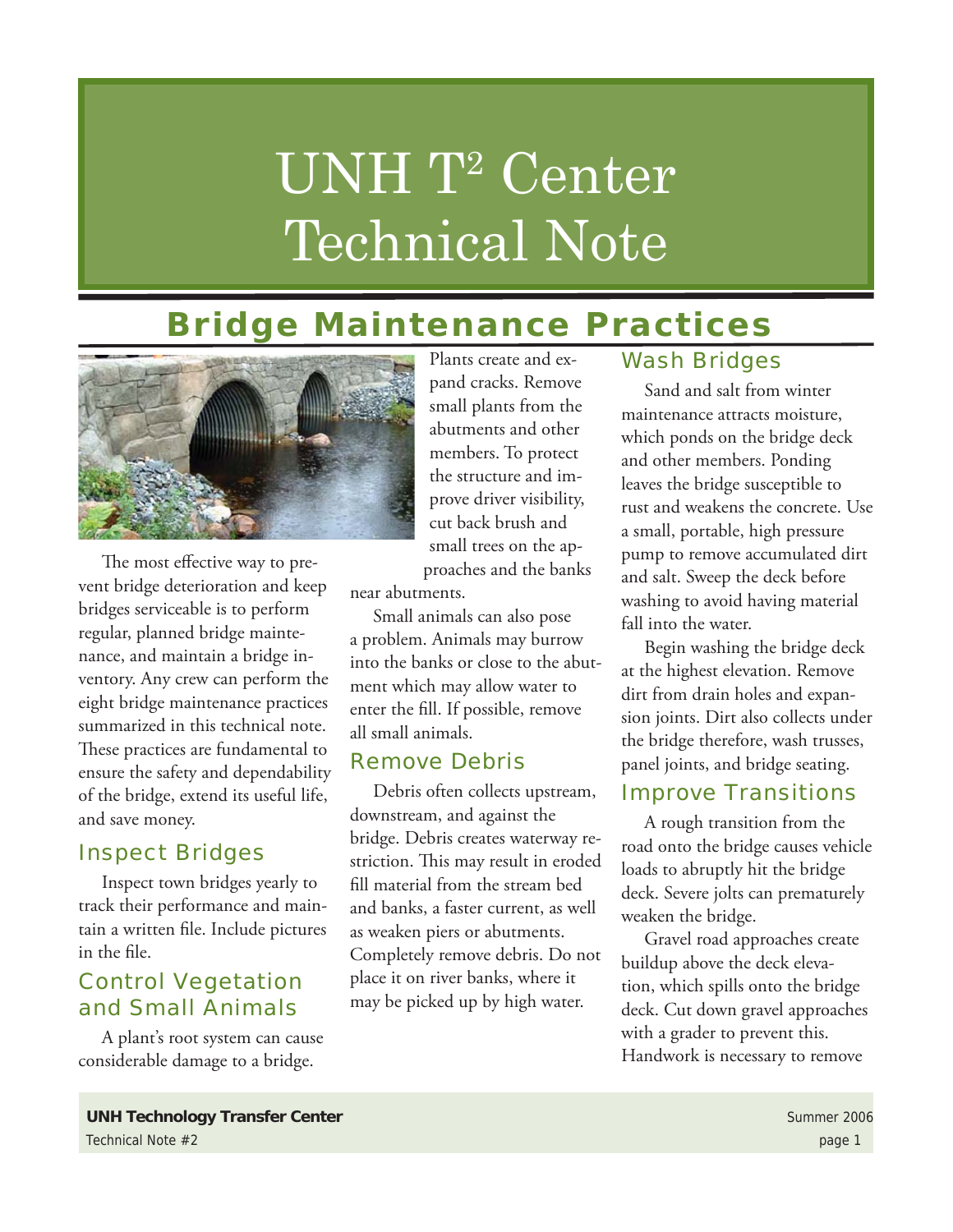dirt in areas where the grader cannot.

Install a bituminous asphalt surface 25' from the bridge prevent problems resulting from gravel road approaches.

### Waterproof Concrete Surfaces

To prevent portland cement concrete from spalling, waterproof the bridge deck and areas exposed to chloride every two years.

Use a solution of linseed oil and petroleum mineral spirits or use silane-siloxne. When applying silanesiloxne follow manufacturer's guidelines.

### Patch Concrete Decks

Patch cracks to prevent moisture and chemicals from penetrating the reinforcing steel. This stops the steel from rusting. Rust causes expanding and spalling. Seal cracks with an approved sealer.

To patch, remove loose and deteriorated concrete and clean the area with a dry blast before sealing. Coat reinforcing steel with an epoxy bonding compound, unless an epoxy mortar will be used for sealing. While the epoxy coat is still tacky, apply mortar in the patch area, screed, and float even with the deck. When traffic can be restricted for only a few hours, use a fast-setting mortar.

### Post Bridges

If the load limit is unknown seek advice of a professional engineer. Check the load limit of the bridge against the state-designated load. The NHDOT rates bridges based on a load limit (see the next section of this tech note). Load limits below state-designated loads must be posted using the Manual on Uniform Traffic Control Devices (MUTCD). Notify the appropriate users of the bridge: schools, police, fire departments, and others affected by the posting. Failure to post may result in unnecessary bridge wear and tear as well as premature failure.

### Bridge Rating System

New Hampshire Revised Statutes Annotated (RSA) Chapter 266 relative to truck weight, permits vehicles "certified" by the Department of Safety to

carry additional weight on any way (road) other than the Interstate and Defense Highway System.

The Commissioner of Transportation may restrict at their discretion the crossing of certain bridges, which they determine to have insufficient strength to safely carry "certified" loads by limiting the vehicles to a caution crossing or by prohibiting the crossing. The Commissioner may post standardized warning signs designating these bridges as caution crossing bridges, or as excluded bridges, and publish a list which designates bridges at least annually. For local and privately owned bridges, it is the duty of the authority having jurisdiction to place similar signs.

### **Definitions**

Certified Vehicle – A vehicle certified pursuant to RSA 266:18-D operating in excess of the weight limitation set forth in RSA 266:18-A but not exceeding the weight limitations established by RSA 266:18-B.

 $E-1$  – This bridge shall not be crossed by a certified single unit vehicle. Certified combination vehicles may cross the bridge.

 $E-2$  – This bridge shall not be crossed by any certified vehicle.

 $C-1$  – A certified single unit vehicle may cross the bridge but must not be on the bridge at the same time as any other vehicle weighing over six tons. If a vehicle larger than a pickup truck is approaching the bridge it must stop and allow the other vehicle to clearly cross. Then, the certified vehicle may cross the structure. Certified combination vehicles may cross the bridge at the same time as other certified combination vehicles or other lesser loads.

 $C-2$  – Any certified vehicle may cross the bridge but a certified vehicle must not be on the bridge at the same time as any other vehicle weighing over six tons. If a vehicle larger than a pickup truck is approaching the bridge, the certified vehicle must stop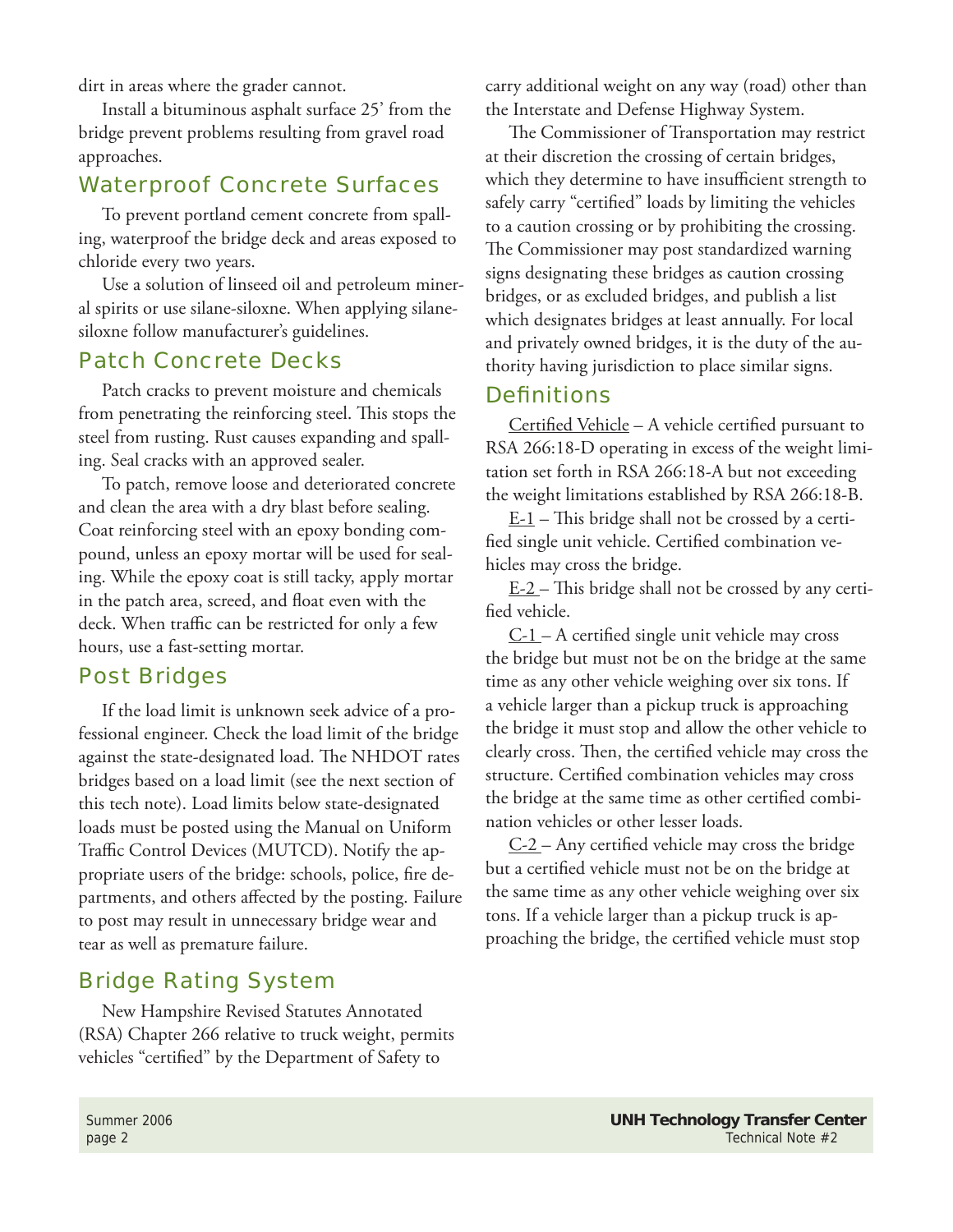and allow the other vehicle to clearly cross. Then the certified vehicle may cross the structure.

 $C-3$  – A certified combination vehicle may cross the bridge but must not be on the bridge at the same time as any other vehicle weighing over six tons. If any vehicle larger than a pickup truck is approaching the bridge a certified combination vehicle must stop and allow the other vehicle to clearly cross. Then the certified combination vehicle may cross the structure.  $\mathbf{\hat{*}}$ 

## **Checklist for Maintenance**

### 1. Inspect Bridges

- $\Box$  Perform inspections annually.
- $\Box$  Update written and photographic files.

### 2. Control Vegetation and Small Animals

 $\Box$  Remove small plants and brush.

 $\Box$  Look for burrowing small animals.

### 3. Remove Debris

- $\Box$  Remove debris completely off-site.
- $\Box$  Remove debris up/downstream and against the bridge.

### 4. Wash the Bridge

- $\Box$  Remove debris from bridge deck.
- $\Box$  Sweep deck to remove accumulated dirt and salt.
- $\Box$  Begin washing at highest elevations.
- $\Box$  Pay attention to underside of bridge as well.

### 5. Improve the Transition of the Road onto the Bridge

- $\Box$  Cut down gravel at road approaches.
- $\Box$  Hand work may be required at corners.
- $\Box$  Create a bituminous surface on the approach to prevent gravel buildup.

### 6. Waterproof Concrete

- $\Box$  Waterproof every two years.
- $\Box$  Waterproof surfaces exposed to chloride.
- $\Box$  Waterproof with lineseed oil or silane-siloxane
	- (following manufacturer's instructions).

### 7. Patch Concrete Decks

- $\Box$  Remove loose and deteriorated concrete.
- $\Box$  Clean area with a dry blast.
- $\Box$  Use slow-setting mortar when traffic can be controlled for long time periods.
- $\Box$  Use fast-setting mortar when traffic can be restricted for a few hours.

### 8. Post Bridges

- $\Box$  When load limit is unknown, consult the NHDOT for load limit ratings or professional engineer.
- $\Box$  Check bridge load limit against state-designated loads.
- $\Box$  Post signs when bridge load is under state-designated loads.
- $\Box$  Send notices of postings to appropriate bridge users and officials.

#### References:

- "Administration of Bridge Inspection," Action Guide Volume I-6, National Association of County Engineers, 1990
- "Checklist for Inspecting Bridges," KUTC Newsletter, May 1988 Standard Specifications for Road and Bridge Construction, NHDOT, 2002